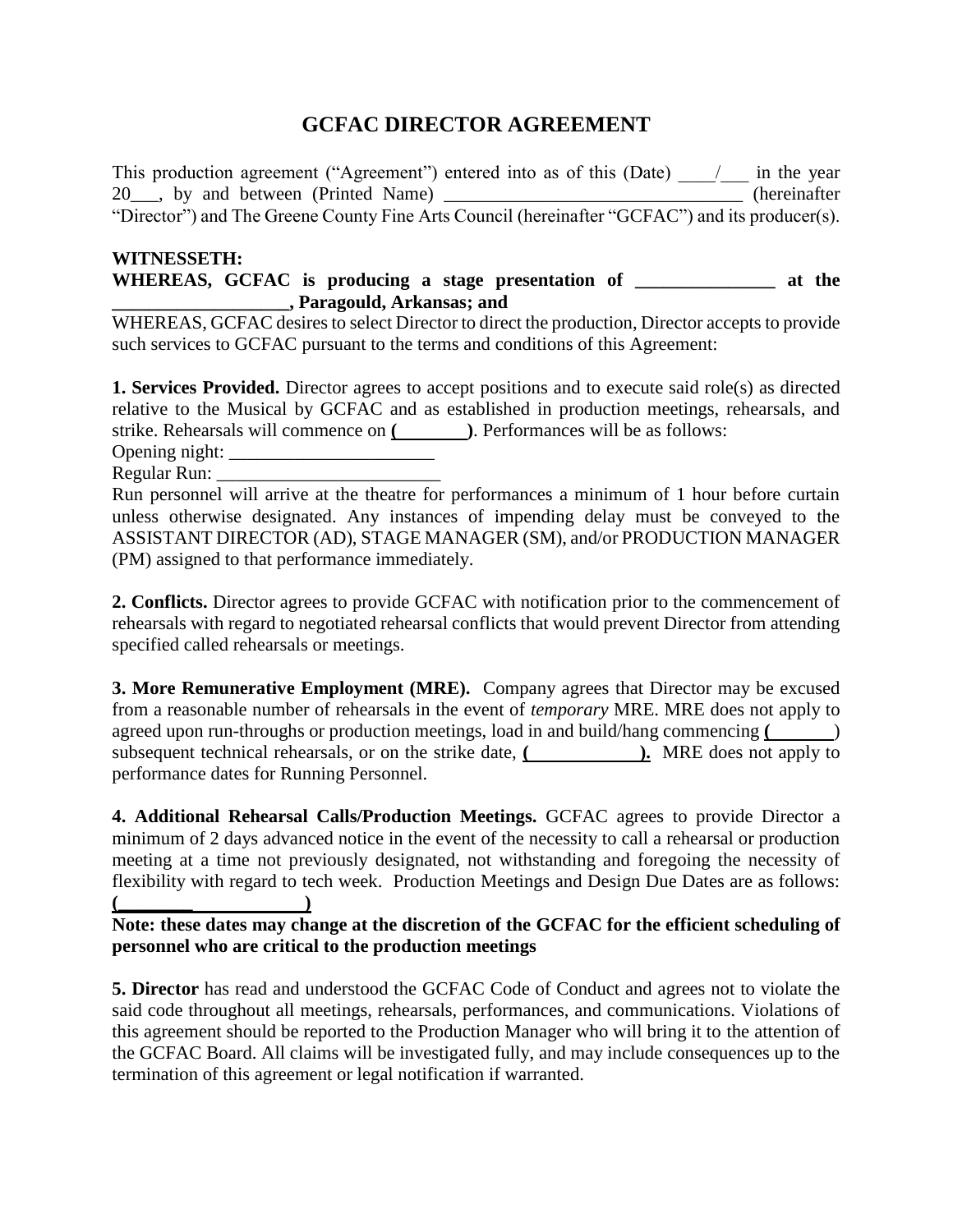**6. Credit.** GCFAC agrees that Director's name will appear on primary publicity tools including but not limited to posters, lobby displays, and print advertisements. GCFAC agrees that biography will appear in the program if submitted by deadline to program designer.

**7. Personal Effects.** Director agrees that **GCFAC, \_\_\_\_\_\_\_\_\_\_\_\_\_\_\_\_\_\_\_\_, Paragould Community Center, Griffin United Memorial Methodist or other spaces used** are not liable for the security of Director's personal property or effects.

**8. Notice.** All notices and other communications given by a party under this Agreement shall be in writing and shall be deemed given when mailed first class or delivered by hand to the party at its address. Notwithstanding and foregoing, schedule changes and relative notifications will be posted by GCFAC at a designated location within the rehearsal space, theatre, Facebook, and/or email.

**9. Stipend.** Company agrees that Director will be paid a minimum of but not limited to **(\_\_\_\_\_)** at the conclusion of the run of the Production (Conclusion considered only: 1) When all cast/production materials/scores are turned into GCFAC. 2) When Set Strike is Completed and Materials Borrowed from any other Party are returned. 3) When Walk Through after Final Performance with Checklist has been completed. 4) When Props and Costumes are returned to GCFAC Building in an organized fashion. After all of this has been signed off by GCFAC Board Members Jana Gibbs, Kamron Taylor, & Crystal Taylor at minimum but not limited to, payment may be disbursed.

**10. Dates of Agreement.** Director agrees to undertake agreed upon directing duties for the Musical commencing ( $\angle$  / $\angle$ ) through ( $\angle$ / $\angle$ ) and to execute agreed upon duties relative to the running of the Musical:  $(Audition)$   $($   $/$   $/$   $/$   $)$  through  $(Strike)$   $($   $/$   $/$   $)$ .

**11. Designated Tech Week and Strike.** Load-in will commence **(\_\_\_/\_\_\_/\_\_\_)** to which Director will report to the theatre as designated. Director agrees that tech week rehearsal calls are outside of the commonly designated rehearsal schedule, will be designated *as called,* and will include open ended calls as needed. Tech Weekend will be **(\_\_\_/\_\_\_/\_\_\_)**; Dress Rehearsal will be  $(\_\_\_\_\_\_\_\_\_\_\$ . Preview will take place on  $(\_\_\_\_\_\_\_\_\_\_\_\_\_\$ . Strike will take place on  $(\_\_\_\_\_\_\_\_\_\_$ . These dates may be changed upon the mutual agreement of the production team, but must remain within the prescribed constraints dictated by **within** 

**12. Post Show Talk Backs and Receptions.** GCFAC agrees that Director is not required to participate in or attend such, though may do so voluntarily. Director should work with GCFAC to setup or schedule participation in events for cast available in participating for the benefit of the show.

**13. Rehearsal Space.** Director agrees that the rehearsal space will be maintained in a clean condition.

**14. Additional Performances Within Run.** GCFAC agrees that any potential additional performances will be at the democratic discretion of Director in conjunction with the cast.